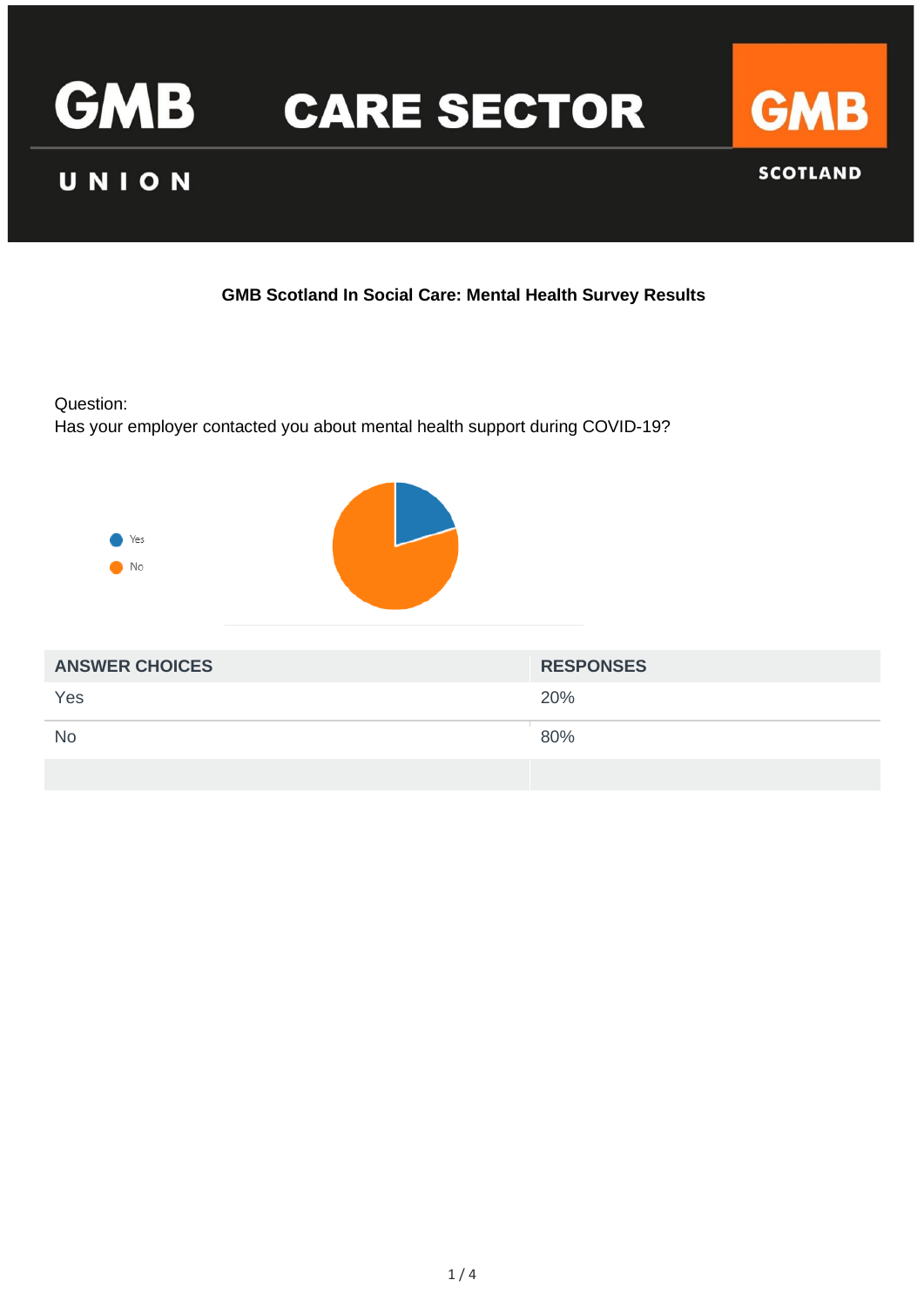#### Question:

Do you think enough support is in place to help you cope with your mental health during the current COVID-19 crisis?



| <b>ANSWER CHOICES</b> | <b>RESPONSES</b> |
|-----------------------|------------------|
| Yes                   | 14%              |
| <b>No</b>             | 86%              |
|                       |                  |

#### Question:

Which of the following measures are in place in your workplace? (Select all that apply.)



| <b>ANSWER CHOICES</b>                                 | <b>RESPONSES</b> |
|-------------------------------------------------------|------------------|
| None                                                  | 54%              |
| Counselling or advice via phone or online             | 28%              |
| Other                                                 | 10%              |
| Signposting to mental health charities /<br>resources | 7%               |
| Support with coping with bereavement                  | 7%               |
|                                                       |                  |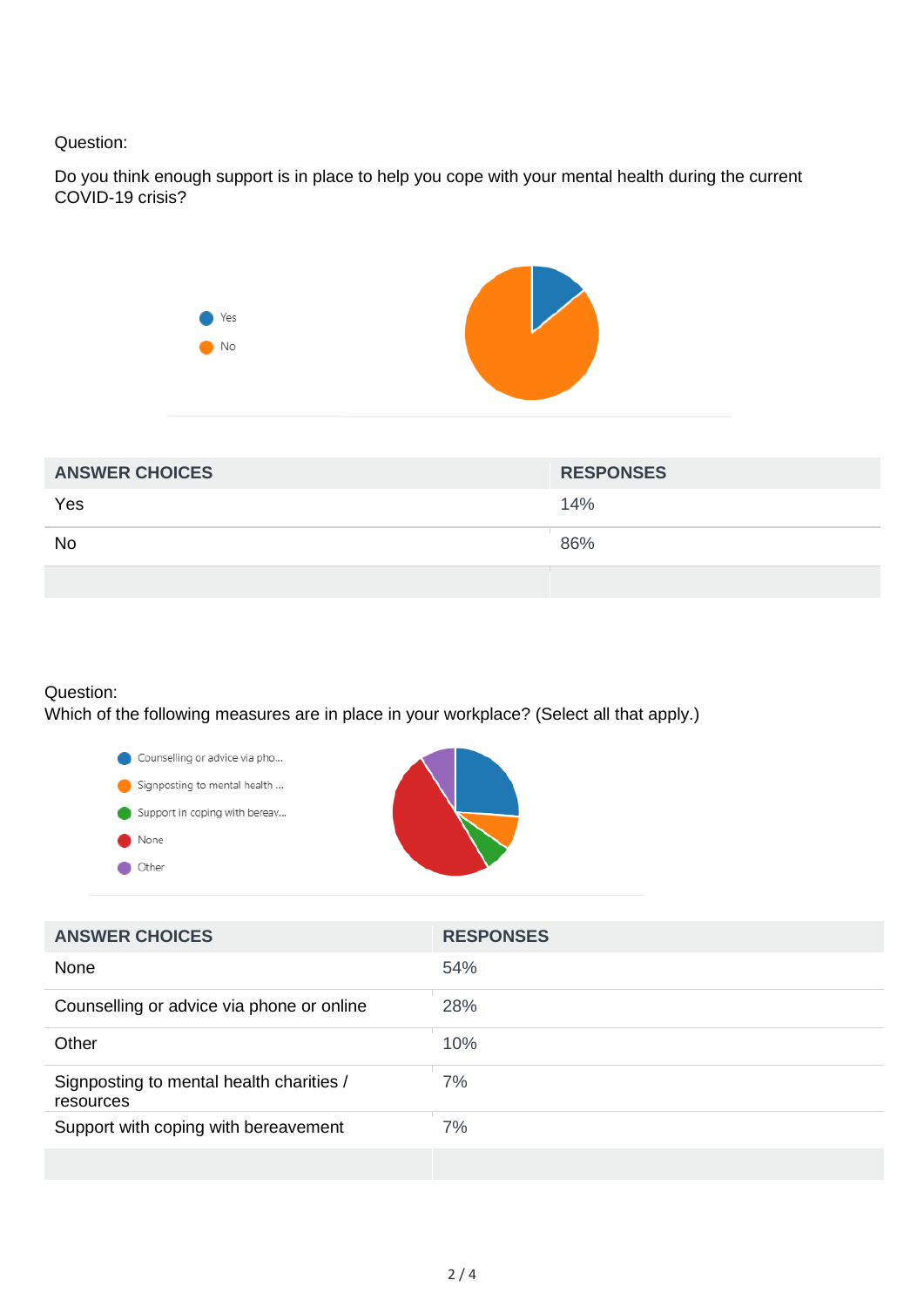# Question: What is causing you stress at work? (Tick all that apply.)



| <b>ANSWER CHOICES</b>            | <b>RESPONSES</b> |
|----------------------------------|------------------|
| Fear of taking the virus home    | 84%              |
| Fear of my own safety            | 74%              |
| Not having enough PPE            | 58%              |
| <b>Financial Pressures</b>       | 28%              |
| Having to deal with bereavements | 25%              |
| I'm not stressed at work         | 5%               |
| Other                            | 13%              |
|                                  |                  |